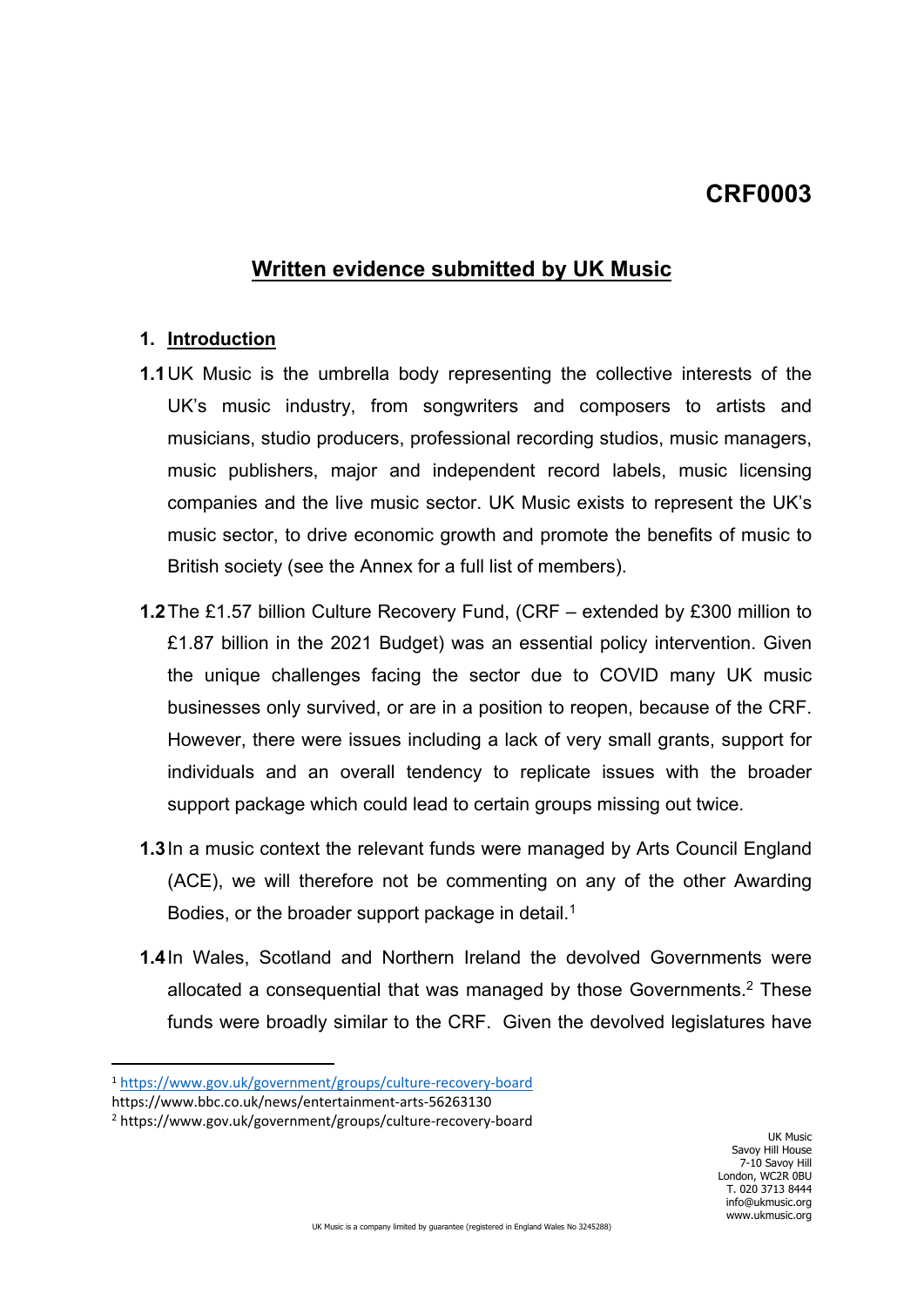their own oversight of the relevant budgets we will not be commenting on these in detail, but we will note a few examples of good practice we would have welcomed being incorporated into the CRF.

#### **2. The Damage of COVID**

- **2.1**The effectiveness of the CRF is inextricably linked to the scale of the crisis that the music sector has faced over the last 12 months. We stated in our submission to the Digital, Culture, Media and Sport (DCMS) Select Committee in May 2020 that the impact of the virus was particularly acute for music due to the sector's reliance on physical spaces as an "engine for the creation and promotion" of music.<sup>3</sup> This was borne out by the assessment of an ACE commissioned report in November 2020 that found music to be one of the "hardest hit" of the cultural sectors.<sup>4</sup>
- **2.2**We estimated last year that the sector as a whole could lose £3 billion GVA. In 2020 70% of musicians saw their work fall by at least 75%. Grassroots Music Venues (GMVs) and arenas lost on average 75% of their income, and technical companies lost on average 95% of their income.<sup>5</sup>
- **2.3**The £1.3 billion GVA produced by the live music sector in 2019 will have been reduced by up to four fifths in 2020.<sup>6</sup> Therefore, without support above and beyond the general support (e.g. the Coronavirus Job Retention Scheme (CRJS), the Self-Employed Income Support Scheme (SEISS) and Business Rate Relief) the music sector could have faced almost apocalyptic levels of damage.

<sup>4</sup> [https://www.artscouncil.org.uk/sites/default/files/download-file/CEBR%20Report%20-](https://www.artscouncil.org.uk/sites/default/files/download-file/CEBR%20Report%20-%20The%20Impact%20of%20the%20Cultural%20Recovery%20Fund%20on%20the%20Arts%20and%20Culture%20sector.pdf)

[%20The%20Impact%20of%20the%20Cultural%20Recovery%20Fund%20on%20the%20Arts%20and%20Culture](https://www.artscouncil.org.uk/sites/default/files/download-file/CEBR%20Report%20-%20The%20Impact%20of%20the%20Cultural%20Recovery%20Fund%20on%20the%20Arts%20and%20Culture%20sector.pdf) [%20sector.pdf](https://www.artscouncil.org.uk/sites/default/files/download-file/CEBR%20Report%20-%20The%20Impact%20of%20the%20Cultural%20Recovery%20Fund%20on%20the%20Arts%20and%20Culture%20sector.pdf) p. 4

<https://musiciansunion.org.uk/campaigns/invest-in-musicians>

<sup>3</sup> [https://www.ukmusic.org/wp-](https://www.ukmusic.org/wp-content/uploads/2020/09/UK_Music_Submission_to_DCMS_Select_Committee_ImpactCOVID_7_May2020.pdf)

[content/uploads/2020/09/UK\\_Music\\_Submission\\_to\\_DCMS\\_Select\\_Committee\\_ImpactCOVID\\_7\\_May2020.pd](https://www.ukmusic.org/wp-content/uploads/2020/09/UK_Music_Submission_to_DCMS_Select_Committee_ImpactCOVID_7_May2020.pdf) [f](https://www.ukmusic.org/wp-content/uploads/2020/09/UK_Music_Submission_to_DCMS_Select_Committee_ImpactCOVID_7_May2020.pdf) pg. 2

http://data.parliament.uk/writtenevidence/committeeevidence.svc/evidencedocument/digital-culture-mediaand-sport-committee/live-music/written/80926.pdf

<sup>5</sup> https://www.ukmusic.org/news/new-report-from-cif-shows-uks-creative-industries-are-on-the-brink-ofdevas/

[https://concertpromotersassociation.co.uk/wp-content/uploads/2020/10/REPORT\\_UK-Live-Music-at-a-Cliff-](https://concertpromotersassociation.co.uk/wp-content/uploads/2020/10/REPORT_UK-Live-Music-at-a-Cliff-Edge.pdf)[Edge.pdf](https://concertpromotersassociation.co.uk/wp-content/uploads/2020/10/REPORT_UK-Live-Music-at-a-Cliff-Edge.pdf)

<sup>6</sup> <https://www.ukmusic.org/research-reports/music-by-numbers-2020/> p. 9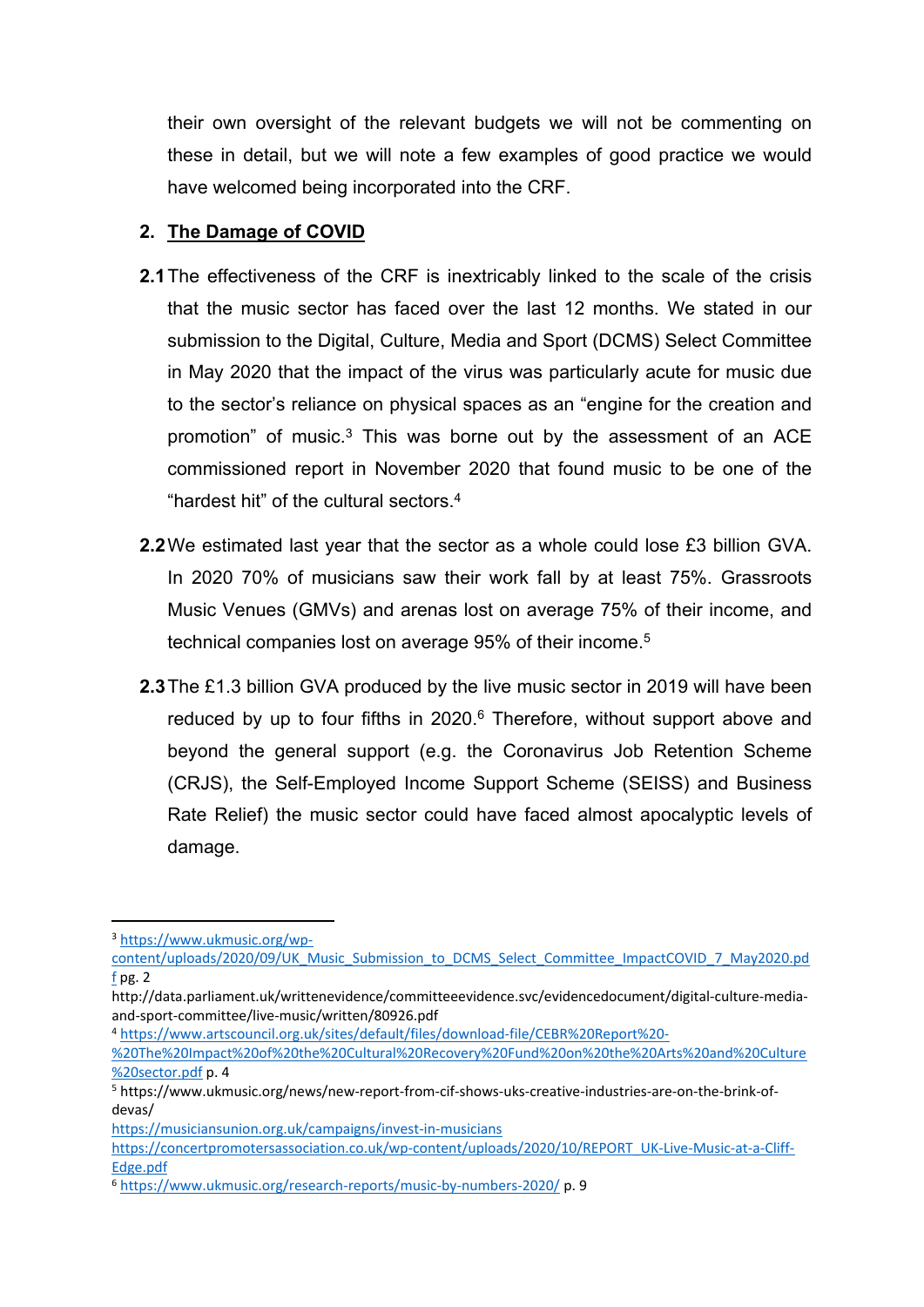- **2.4**The scale of the challenge can also be seen in the level of mobilisation by the sector itself to support workers and businesses who have fallen on hard times. The musicians' benevolent fund Help Musicians has supported 19,000 musicians with over £14.7 million in direct grants. <sup>7</sup> UK Music members PPL, PRS for Music, the BPI, the Musicians' Union (MU), AIM and the Music Managers Forum (MMF) have created, coordinated or funded hardship funds. The independent music community raised and distributed just under £1m in hardship grants to freelance music workers including venue and road crew, musicians, managers and others who were in serious hardship via AIM's Covid Crisis Fund.
- **2.5**On top of the fiscal support UK Music members worked to fill knowledge gaps and organised information on COVID support, as well as organising guidelines and seminars with ACE representatives on applying for funding. This includes sessions conducted by the Ivors Academy and the MU, as well as the application writing support scheme and webinars offered to members by the FAC and MMF.

#### **3. The Importance of the Culture Recovery Fund**

- **3.1**The announcement of the CRF in July 2020 was a key turning point in the crisis for the music sector. Emergency Funding for individuals and Non-Portfolio organisations, grant finance, loan options as well as the specific fund for GMVs were lifelines for the sector.<sup>8</sup> The Music Venue Trust estimated that at one point in the crisis music venues were losing £524,000 per day and over 82% had been threatened with closure. Therefore, this funding was not a moment too soon  $9$
- **3.2**Given the initial lockdown was implemented in March 2020 the only question would be if the CRF could have been announced and implemented sooner. It was concerning that as late as March 2021 some funding remained unpaid.<sup>10</sup>
- **3.3**Of the funds paid by November 2020 the Capital Grant Fund, and the over and below £1 million Grant Funding programmes had distributed,

<sup>9</sup> http://musicvenuetrust.com/2020/03/grassroots-music-venues-in-crisis-music-venue-trust-call-to-action/

<sup>7</sup> https://www.helpmusicians.org.uk/news/blog/help-but-is-it-enough-

<sup>8</sup> https://www.gov.uk/government/groups/culture-recovery-board

<sup>10</sup> https://accessaa.co.uk/only-495m-of-830m-assigned-cultural-recovery-fund-grants-have-been-paid/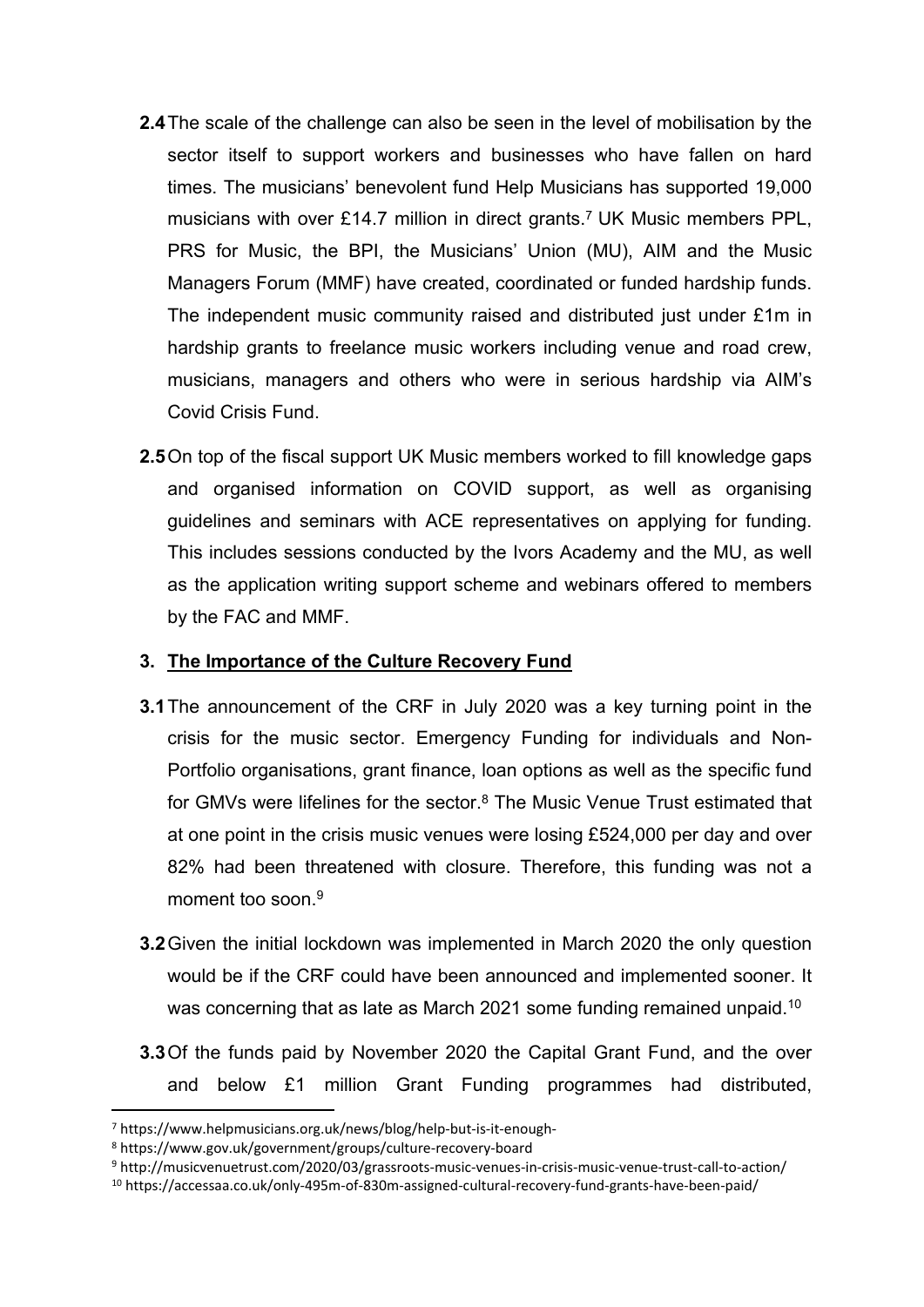£112,956,262 to 554 music organisations according to ACE's public reporting.<sup>11</sup> Ministers stated in February 2021 that over £170 million had been distributed to music organisations, with £54 million of that specifically for music venues (in contrast to £14 million for cinemas).<sup>12</sup>

- **3.4**The core of the CRF have been CRF Rounds 1 and 2. Round 1 made available "*over £800 million to over 3500 arts, culture and heritage organisations in England, helping to support at least 75,000 jobs*."<sup>13</sup> This included over £500 million in recovery grants, £160m in repayable finance, and over £100m in capital grants.<sup>14</sup> The Round 2 results announced on 2<sup>nd</sup> April laid out £400 million allocated to 2,000 organisations.<sup>15</sup> These announcements emphasised organisations as the main intended recipients.
- **3.5**This funding has been put to a range of uses in the music sector allowing some venues and businesses to meet outstanding bills, allowing others to become COVID-secure and return to limited operation during the periods of reopening in August – December 2020, as well as to invest in innovative technologies and adjustments to allow remote performances to go ahead. Many are using funding to capitalise reopening, for example 68% of festivals will be using their CRF funding to fund to try and go ahead this year.<sup>16</sup>
- **3.6**By preserving these institutions, the CRF has played a role in securing a platform for the re-opening of the sector and its return. Festivals and venues are a key part of the talent pipeline and the music eco-system, enabling creators to make a living and their number regulates the opportunities for live performance. Some individual artists and creators indirectly benefited from ACE funding and are more likely to stay in the sector as a result, for instance Help Musicians received direct funding from the CRF to distribute to musicians. We shall tackle this in greater depth later, but overall many professions were not covered and gaps in the broader support package were not always filled.

<sup>11</sup> https://www.artscouncil.org.uk/publication/culture-recovery-fund-data

<sup>12</sup> https://questions-statements.parliament.uk/written-questions/detail/2021-02-22/156293

<sup>13</sup> https://www.gov.uk/government/groups/culture-recovery-board

<sup>14</sup> https://www.gov.uk/government/groups/culture-recovery-board

<sup>15</sup> https://www.gov.uk/government/news/400-million-to-help-more-than-2700-arts-culture-heritage-

organisations-and-independent-cinemas-survive-and-thrive

<sup>16</sup> https://committees.parliament.uk/oralevidence/1965/pdf/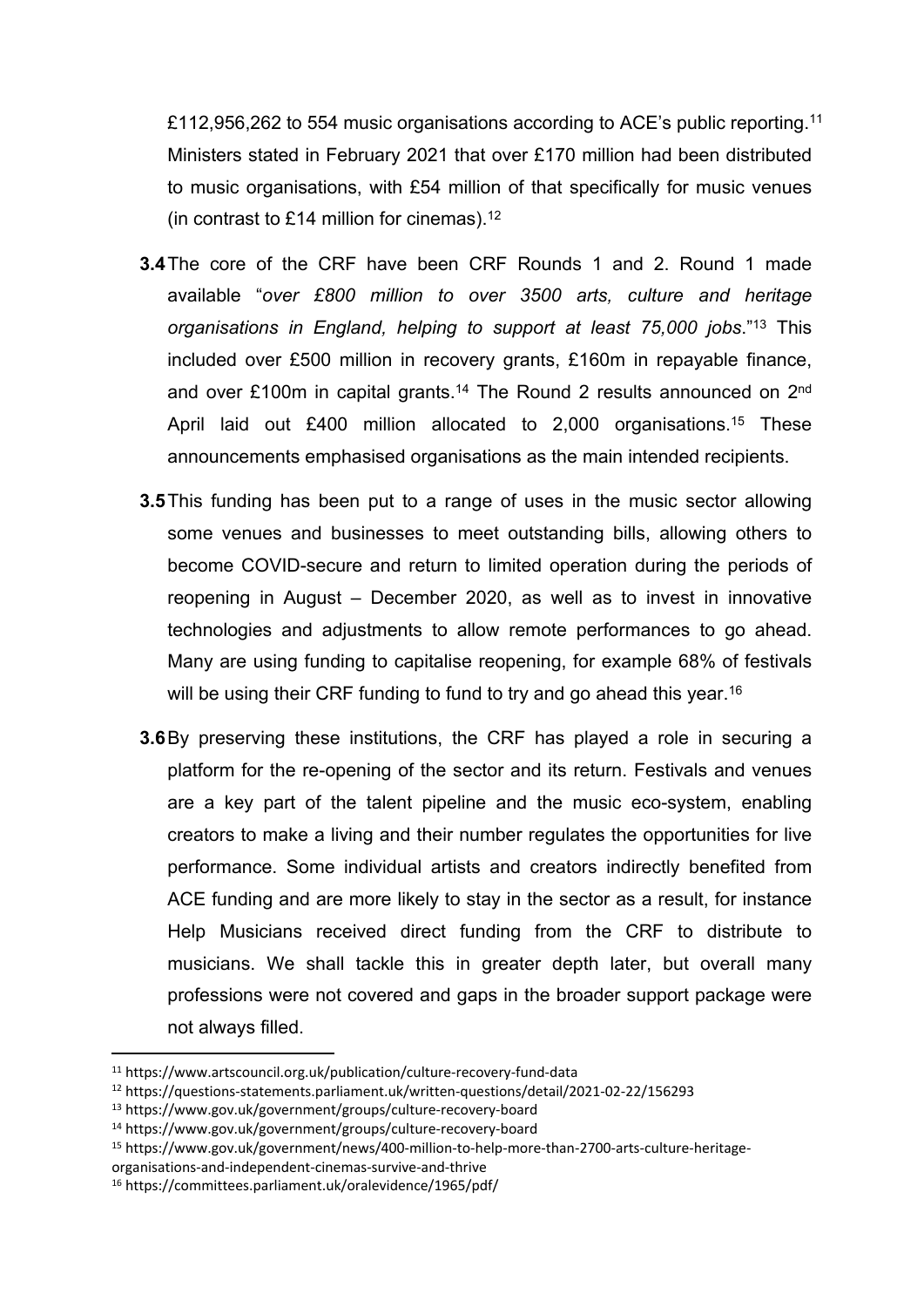- **3.7**Our music sector has a value in and of itself as a key part of our culture and what it means to be British in an increasingly globalised world, both as a touchstone and a calling card. Of the top 20 global tours of 2019 4 were by UK acts, highlighting the global attraction of the UK music sector.<sup>17</sup>
- **3.8**The CRF has not only supported this sector, it also has a value beyond music as it is an investment in a sector that will be a driver of future growth. Pre-COVID music was a high growth sector for the UK, with a low risk of automation and it is still one of the UK's genuinely world beating industries.<sup>18</sup> In 2019 the UK music sector employed 197,168 (up 3% on 2018), provided £5.8 billion in GVA (up 11%) and exported £2.9 billion, outgrowing the UK average.<sup>19</sup>
- **3.9** The UK music sector is one of only 3 net global music exporters and the 3<sup>rd</sup> biggest seller of recorded music.<sup>20</sup> Every £10 spent in a live music venue is worth £17 to the local economy and a festival can be worth up to £27 million in total to a local economy, supporting local hospitality, tourism and supply businesses.<sup>21</sup>
- **3.10** To highlight the benefits of the CRF we would point to the CEBR (Centre for Economics and Business Research) report on the CRF commissioned by ACE that suggested a cumulative GVA impact of "approximately £1,400m", and further suggest given their slightly restrictive definition of roles within the sector that this would be at the low end of its potential value.<sup>22</sup>

es/whichoccupationsareathighestriskofbeingautomated/2019-03-

<sup>19</sup> https://www.ukmusic.org/research-reports/music-by-numbers-2020/

<sup>17</sup> https://www.pollstar.com/article/the-year-end-top-tours-pop-tops-record-breaking-year-143014 <sup>18</sup>https://www.ons.gov.uk/employmentandlabourmarket/peopleinwork/employmentandemployeetypes/articl

<sup>25#:~:</sup>text=The%20ONS%20has%20analysed%20the,at%20high%20risk%20of%20automation.&text=The%20pr oportion%20of%20jobs%20at,risk%20of%20automation%20has%20risen.

<sup>20</sup> <https://publications.parliament.uk/pa/ld5801/ldselect/ldeucom/248/248.pdf> p. 6

<sup>21</sup> [http://data.parliament.uk/writtenevidence/committeeevidence.svc/evidencedocument/digital-culture](http://data.parliament.uk/writtenevidence/committeeevidence.svc/evidencedocument/digital-culture-media-and-sport-committee/live-music/oral/91709.pdf)[media-and-sport-committee/live-music/oral/91709.pdf](http://data.parliament.uk/writtenevidence/committeeevidence.svc/evidencedocument/digital-culture-media-and-sport-committee/live-music/oral/91709.pdf)

https://www.ukmusic.org/campaigns/save-our-summer-2021/

<sup>22</sup> [https://www.artscouncil.org.uk/sites/default/files/download-file/CEBR%20Report%20-](https://www.artscouncil.org.uk/sites/default/files/download-file/CEBR%20Report%20-%20The%20Impact%20of%20the%20Cultural%20Recovery%20Fund%20on%20the%20Arts%20and%20Culture%20sector.pdf) [%20The%20Impact%20of%20the%20Cultural%20Recovery%20Fund%20on%20the%20Arts%20and%20Culture](https://www.artscouncil.org.uk/sites/default/files/download-file/CEBR%20Report%20-%20The%20Impact%20of%20the%20Cultural%20Recovery%20Fund%20on%20the%20Arts%20and%20Culture%20sector.pdf) [%20sector.pdf](https://www.artscouncil.org.uk/sites/default/files/download-file/CEBR%20Report%20-%20The%20Impact%20of%20the%20Cultural%20Recovery%20Fund%20on%20the%20Arts%20and%20Culture%20sector.pdf) p. 5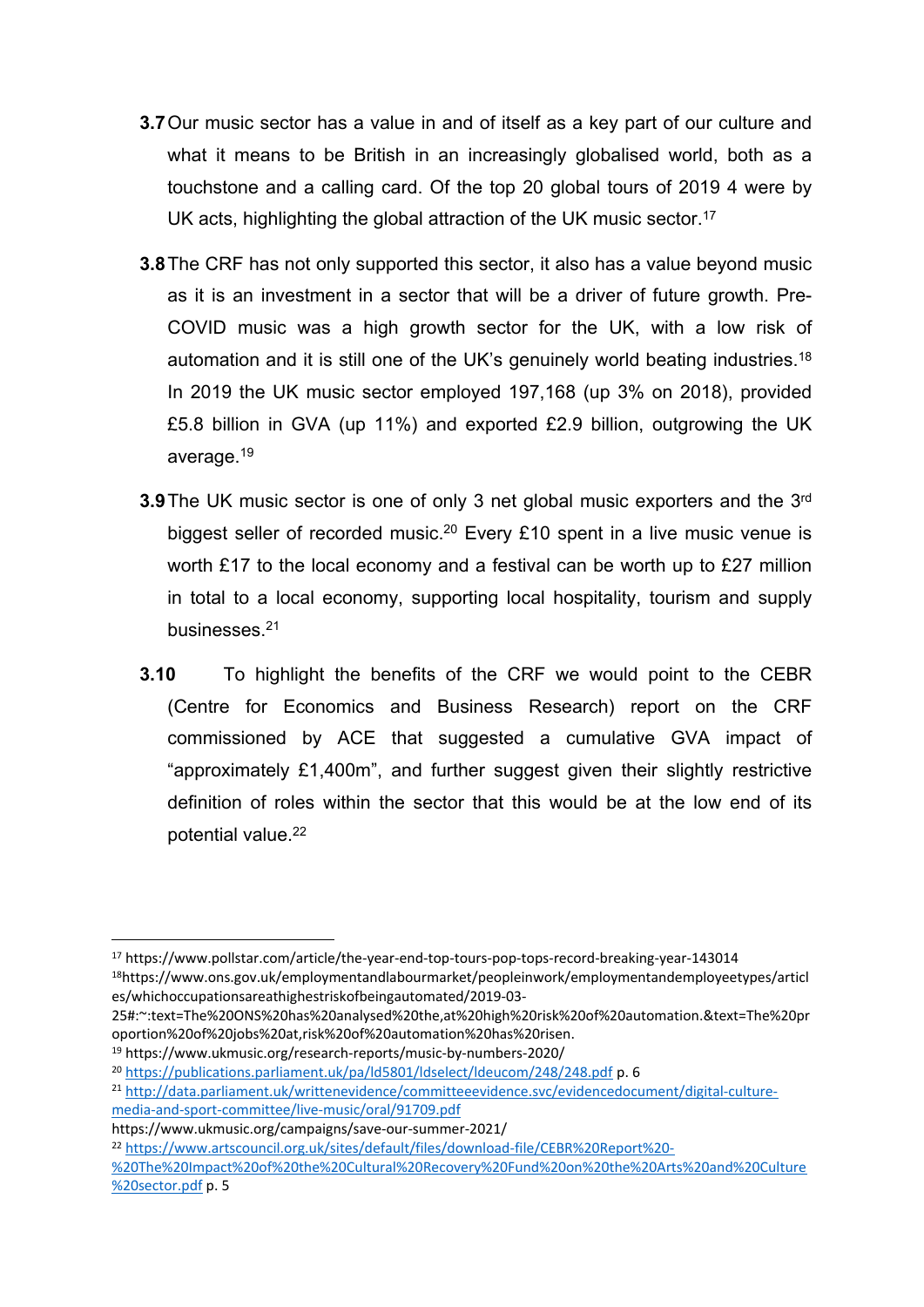**3.11** Therefore, the CRF should be assessed as a necessary investment in a strategic and powerful economic area of the creative industries that can help power the recovery the nation needs.

#### **4. Funding Flaws**

- **4.1**There are areas where the CRF could be improved including, support for individuals, flexibility, support for specific subsectors, and support for those who have not historically drawn on public funds.
- **4.2**It is worth noting that while the announcement in July 2020 was a turning point, it was made 4 months after the main job retention support was announced in March.<sup>23</sup> This delay caused serious damage to the sector. After the general support was announced UK Music and others pointed out support was insufficient for many music workers and businesses.<sup>24</sup> While the CRF was welcome in addressing some of these issues it had certain deficiencies.
- **4.3**Once announced one area where the CRF has received extensive criticism is on its perceived lack of support for individuals.<sup>25</sup> While there was support, and it was helpful to some, an opportunity was missed to provide more flexible support to many of the freelancers who have borne the brunt of this crisis. In particular a chance was missed to plug the gaps in the Government's broader support package.
- **4.4**According to the Government's own figures only 34.2% of total self-employed people in the creative industries accessed the main support for the selfemployed, SEISS, with people deemed ineligible due to being newly selfemployed, earning over £50,000, drawing dividends in lieu of pay etc.<sup>26</sup>
- **4.5**This is especially an issue for music as 72% of workers in the sector are selfemployed.<sup>27</sup> Therefore, there is a specific case for support for self-employed music workers to ensure talent retention in the sector.

<sup>25</sup> https://hansard.parliament.uk/commons/2021-03-23/debates/CF4CC432-A431-4E4E-9ECB-06A943619D60/LiveEventsGovernment-BackedInsurance#contribution-600F4C70-7A89-4103-9DE0- 26EEB5EC98D4

<sup>&</sup>lt;sup>23</sup> https://www.gov.uk/guidance/claim-for-wage-costs-through-the-coronavirus-job-retention-scheme <sup>24</sup> https://www.prsformusic.com/m-magazine/news/uk-music-tom-kiehl-discusses-support-for-the-selfemployed/

<sup>26</sup> https://www.gov.uk/government/statistics/self-employment-income-support-scheme-statistics-september-2020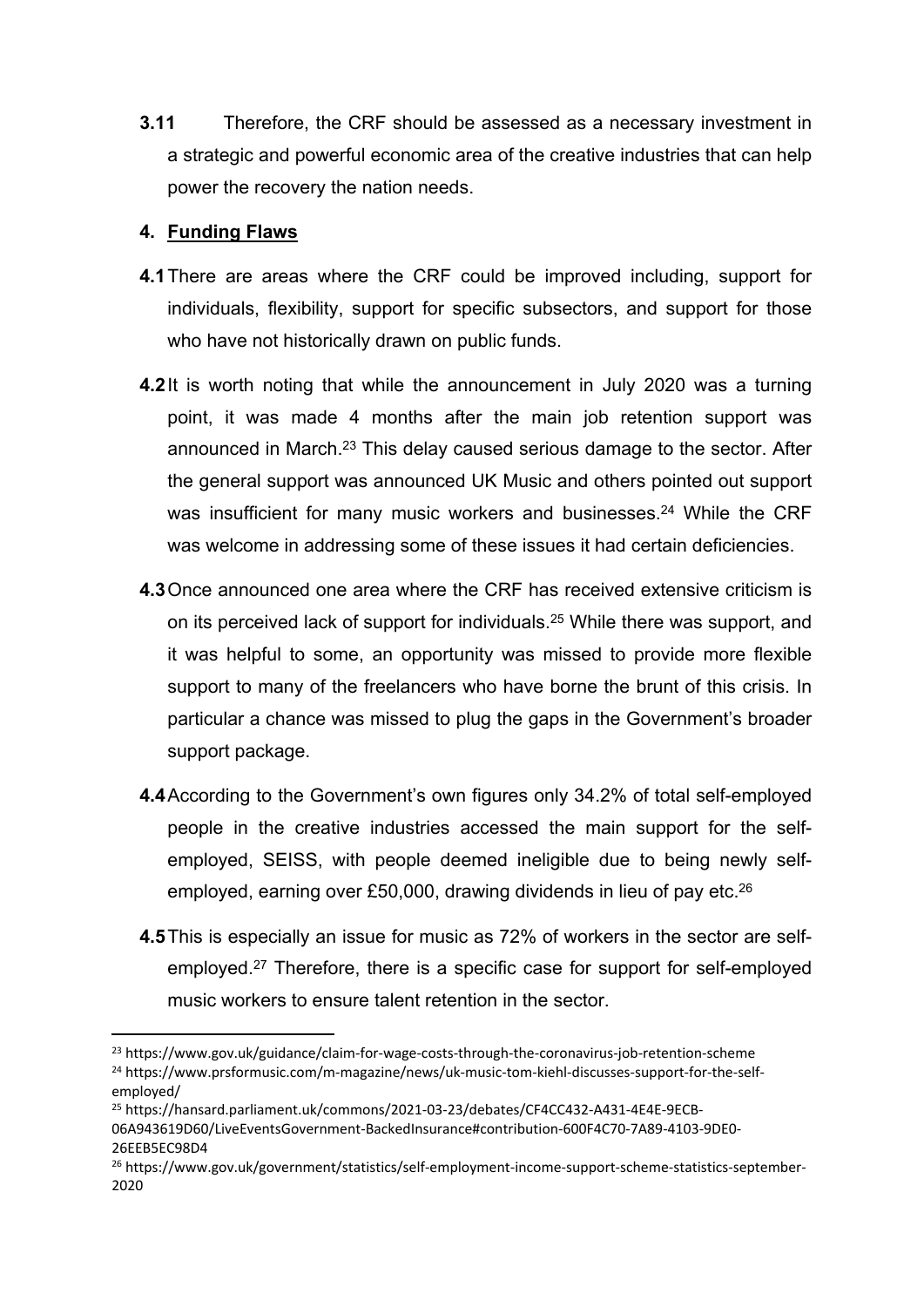- **4.6**The Government has suggested the CRF has successfully supported some of these people, in November 2020 pointing to £119 million that was made available for individuals.<sup>28</sup> However, there were a number of inflexibilities within the programmes this funding supported that often made them unsuitable for music industry professionals.
- **4.7**While these funds may have received further funding since then, we are not aware of any additional programmes for individuals. The four funding streams mentioned in the Government's written answer of 16<sup>th</sup> November 2020 were:
- £17.1 million distributed through the Emergency Response Fund for individuals
- £6 million to Benevolent Funds.
- £18 million available through their Developing Your Creative Practice fund (DYCP).
- £77.9 million available through National Lottery Project Grants (NLPG).<sup>29</sup>
- **4.8**. These were important, but all had access issues and the last two were preexisting funds rather than tailored funding for the COVID crisis. Of the others the £17.1 million Emergency Response Fund was only open to those with "experience" of delivering publicly funded work, experience commercial freelancers often did not have, particularly the groups most likely to miss out on SEISS such as the newly self-employed.<sup>30</sup>
- **4.9**The £6 million given to Benevolent Funds was welcome, but these funds are tied to specific occupations by their Charity Charters and are therefore legally obligated to only support certain occupations.<sup>31</sup> This meant technical staff and others often could not apply.<sup>32</sup> Therefore there were no dedicated support funds through ACE for many of the creative freelancers who make up the vast majority of the UK music sector.

<sup>27</sup> https://www.ukmusic.org/research-reports/music-by-numbers-2019/

<sup>28</sup> https://questions-statements.parliament.uk/written-questions/detail/2020-11-10/hl10177

<sup>29</sup> https://questions-statements.parliament.uk/written-questions/detail/2020-11-10/hl10177

<sup>30</sup> https://www.artscouncil.org.uk/funding/financial-support-artists-creative-practitioners-andfreelancers#section-4

<sup>31</sup> https://www.artscouncil.org.uk/our-open-funds/benevolent-funds

<sup>32</sup> https://www.artscouncil.org.uk/our-open-funds/benevolent-funds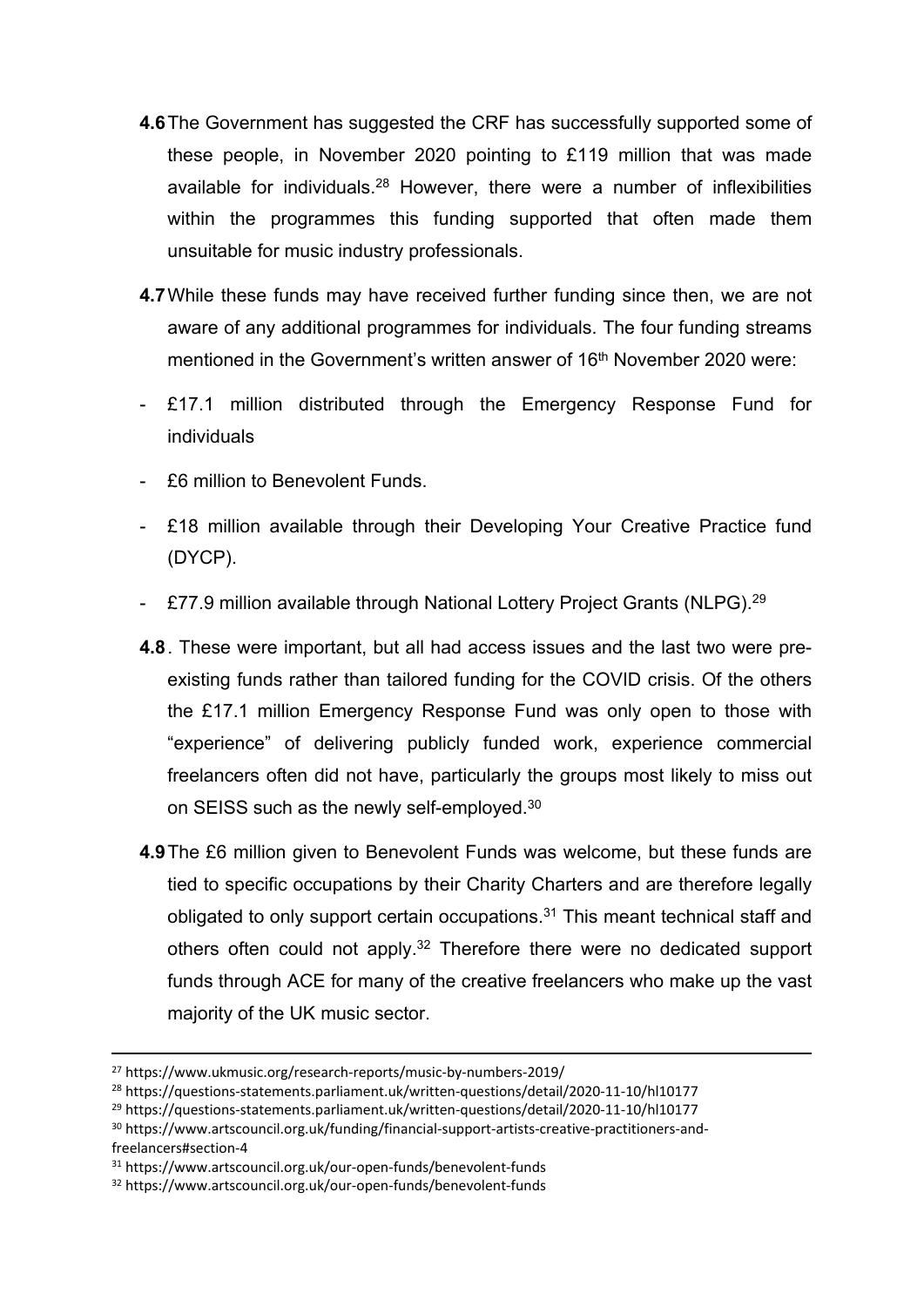- **4.10** This contrasts with the decisions in Wales, Scotland and Northern Ireland to establish dedicated funds for creative freelancers.<sup>33</sup> The result was that creative workers outside of England who fell through the cracks had a backstop, while those in England did not.
- **4.11** The DCYP was only open to those with at least 1 year's experience working in the industry, thereby replicating the exclusion of the newly selfemployed that we raised elsewhere as an issue with SEISS, as well as being competitive rather than needs focused and not being open to technical staff.<sup>34</sup> The fund itself was limited in what it could support. The courses and funding for new equipment were welcome, but we would be wary of citing it as an example of emergency support as these items are of less utility to those music sector workers unable to work and facing immediate financial hardship than other forms of support.
- **4.12** The NLPGs are annual not emergency funding and do not help those who cannot currently work at all due to the restrictions. There is also the question of whether it is realistic to expect the hardest hit workers to be able to produce fully realised project plans and whether this model actually benefited those who were already in a better position to weather the storm, thereby reinforcing inequalities. We understand both the DCYP and NLPG had many more applications this year. Therefore, while the headline figures are impressive, in practice these funds often replicated existing issues or did not support those most in need – those who could not work.
- **4.13** The Recovery Grants also had a floor of £50,000 in the first round, this was simply not what was needed for some businesses.<sup>35</sup> Though NLPGs did

https://www.creativescotland.com/funding/funding-programmes/hardship-fund-for-creative-freelancers <sup>34</sup> [https://www.artscouncil.org.uk/sites/default/files/download-](https://www.artscouncil.org.uk/sites/default/files/download-file/DYCP_Guidance_for_applicants_14102020.pdf)

file/DYCP Guidance for applicants 14102020.pdf

<sup>33</sup> [https://gov.wales/further-89-million-support-creative-sector-](https://gov.wales/further-89-million-support-creative-sector-freelancers#:~:text=Freelancers%20working%20in%20Wales)

[freelancers#:~:text=Freelancers%20working%20in%20Wales'%20creative,Lord%20Elis%2DThomas%20announ](https://gov.wales/further-89-million-support-creative-sector-freelancers#:~:text=Freelancers%20working%20in%20Wales) [ced%20today.](https://gov.wales/further-89-million-support-creative-sector-freelancers#:~:text=Freelancers%20working%20in%20Wales)

<http://artscouncil-ni.org/funding/scheme/individuals-emergency-resilience-programme>

[https://www.ukmusic.org/wp-](https://www.ukmusic.org/wp-content/uploads/2020/09/UK_Music_Submission_to_DCMS_Select_Committee_ImpactCOVID_7_May2020.pdf)

[content/uploads/2020/09/UK\\_Music\\_Submission\\_to\\_DCMS\\_Select\\_Committee\\_ImpactCOVID\\_7\\_May2020.pd](https://www.ukmusic.org/wp-content/uploads/2020/09/UK_Music_Submission_to_DCMS_Select_Committee_ImpactCOVID_7_May2020.pdf) [f](https://www.ukmusic.org/wp-content/uploads/2020/09/UK_Music_Submission_to_DCMS_Select_Committee_ImpactCOVID_7_May2020.pdf) p. 6

<sup>35</sup> [https://www.artscouncil.org.uk/sites/default/files/download-file/CEBR%20Report%20-](https://www.artscouncil.org.uk/sites/default/files/download-file/CEBR%20Report%20-%20The%20Impact%20of%20the%20Cultural%20Recovery%20Fund%20on%20the%20Arts%20and%20Culture%20sector.pdf)

[<sup>%20</sup>The%20Impact%20of%20the%20Cultural%20Recovery%20Fund%20on%20the%20Arts%20and%20Culture](https://www.artscouncil.org.uk/sites/default/files/download-file/CEBR%20Report%20-%20The%20Impact%20of%20the%20Cultural%20Recovery%20Fund%20on%20the%20Arts%20and%20Culture%20sector.pdf) [%20sector.pdf](https://www.artscouncil.org.uk/sites/default/files/download-file/CEBR%20Report%20-%20The%20Impact%20of%20the%20Cultural%20Recovery%20Fund%20on%20the%20Arts%20and%20Culture%20sector.pdf) p. 7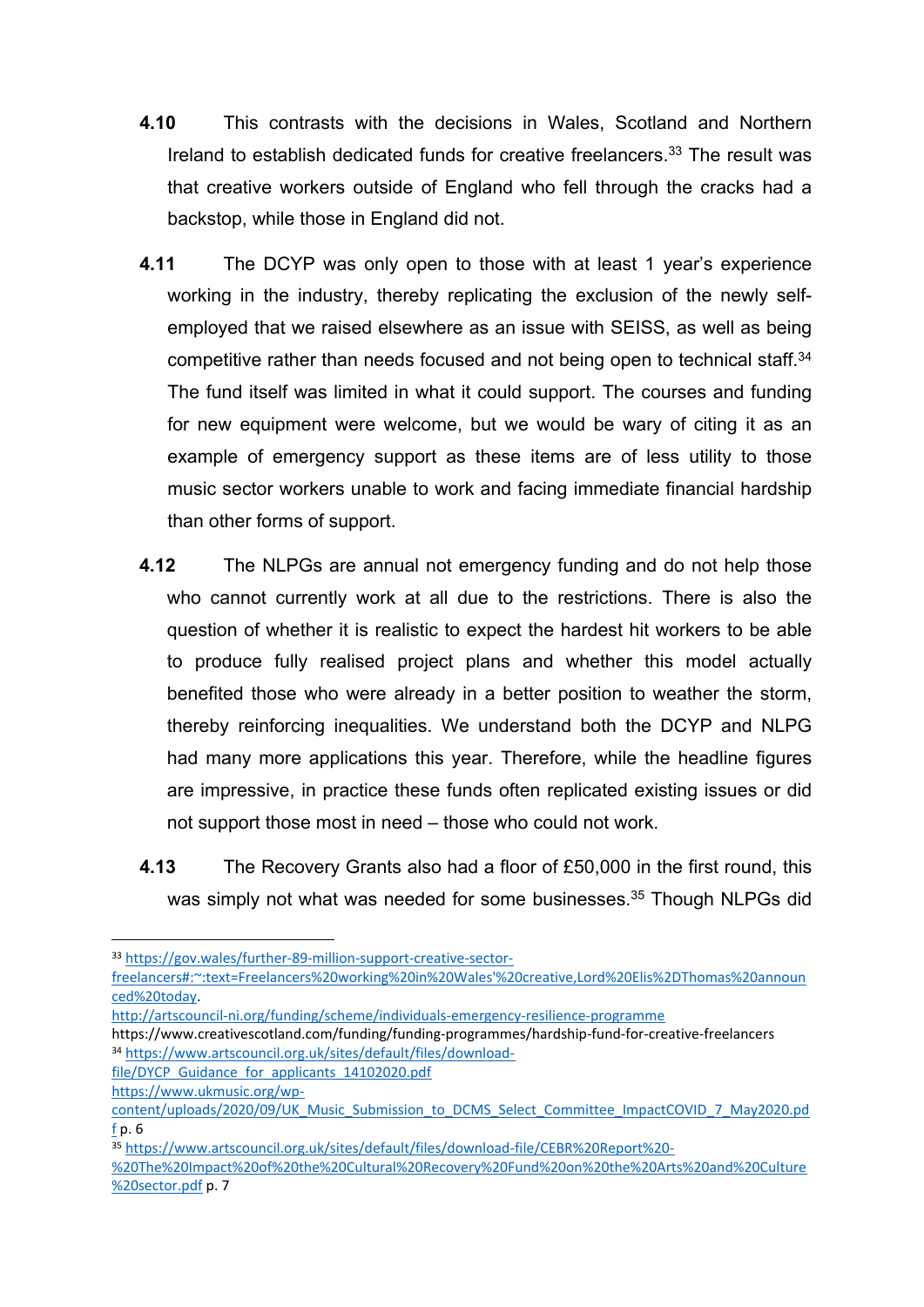have changes made to make them more responsive to smaller applicants we would have welcomed more small scale loan and grant support across the board to encourage all businesses who needed to apply.<sup>36</sup> Small loans and grants could have better supported the small businesses who are the least likely to have the reserves and structures to survive this shock.

- **4.14** Certain types of businesses also seem to have struggled to apply for support. For instance, the number of festivals applying was relatively small, only 81 of the estimated 900 UK festivals applied, 51 were successful and were awarded £8.1 million.<sup>37</sup> We are looking to work with stakeholders to understand why more did not apply.
- **4.15** There are also questions around the accessibility of the CRF for businesses that have not applied for public funding in the past. According to ACE's own figures 60.6% of music applications for Emergency Funding were granted while good at face value, this is 10.5% less than the average (71.1%) and 22.5% less than the most likely to be awarded discipline, which was dance.<sup>38</sup> The commercial music sector has historically not engaged with public funding (an issue ACE was working to correct).<sup>39</sup> Therefore, it is possible music businesses were at a disadvantage when applying for funding. We would welcome more support for first time applicants in the next round of CRF funding.
- **4.16** Rather than plugging gaps in the broader employment support package the CRF sometimes replicated them, supporting those with stable careers and incomes over the precariat and smaller businesses slipping through the gaps, particularly commercial technical staff.
- **4.17** We directly raised with DCMS and ACE the desirability of a more flexible approach with small grants open to all self-employed creatives to address gaps in the broader employment support (e.g. the newly self-

<sup>36</sup> https://www.artscouncil.org.uk/projectgrants

<sup>37</sup> <https://committees.parliament.uk/oralevidence/1965/pdf/> p.12

<sup>38</sup> https://www.artscouncil.org.uk/sites/default/files/download-

file/Data\_report\_E\_R\_F\_Individuals\_Organisations\_outside\_National\_Portfolio\_0.pdf

<sup>39</sup> https://committees.parliament.uk/committee/378/digital-culture-media-and-sport-

committee/news/103569/committee-calls-for-action-to-safeguard-the-future-of-the-uks-live-music-industry/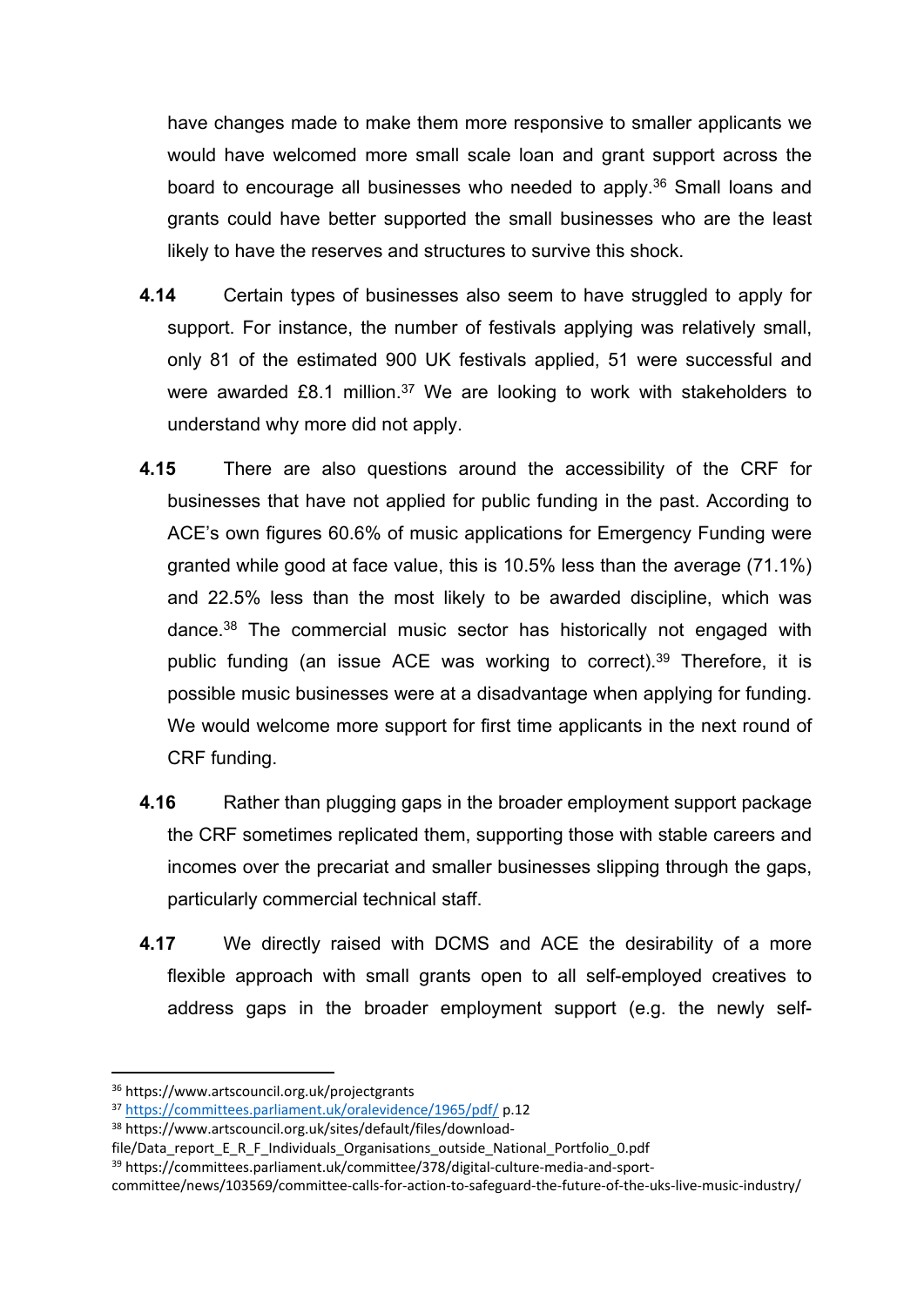employed, Company Directors and freelancers who earned over £50,000) as was done in Wales. Scotland and Northern Ireland.<sup>40</sup>

- **4.18** Looking at the "What is this Funding For?" section of ACE's website on Round 1 of the CRF reveals an underlying cause of many of these issues. The page states that the idea behind the Fund was to encourage businesses to "reopen, either fully or partially, or operating on a sustainable, cost-efficient basis".<sup>41</sup> This thinking is reflected in the statements of the Secretary of State Oliver Dowden to the Digital, Culture, Media and Sport Committee in October 2020 where he highlighted the role of the CRF in funding changes so that operations could return.<sup>42</sup> This led to an emphasis on trying to support those who could work under some restrictions above those who could not work at all, this chimed with a desire in the sector to return to business.
- **4.19** Unfortunately, this approach was undermined by the deteriorating public health situation in the second half of 2020 that gave way to an extended lockdown across the UK in early 2021 rendering almost all live work unviable. This change in the practical situation was not reflected in Round 2 of the CRF, meaning that the CRF was of little use to many of those in the music sector who could not work, of whom there were more than anticipated. Round 2 also did not recognise the cumulative impact of a year of disruption. Therefore, the CRF could have been more responsive to the changing public health landscape.
- **4.20** The CRF would have been more effective supporting relaunch if a Government backed indemnity scheme covering costs in event of COVID induced cancellation was put in place from June 2021 to the end of the year. This would give more businesses in the sector the confidence to invest, and ideally be in addition to, as opposed to redirecting, the CRF.
- **4.21** As it stands businesses face either going ahead in the summer without COVID cancellation cover (risking ruin if the Government imposes further

<sup>40</sup> https://www.creativescotland.com/funding/funding-programmes/:~:text=What is this fund for,of the COVID-19 pandemic.&text=We will trust that those,emergency fundi

https://gov.wales/fund-support-creative-freelancers-affected-covid-19-now-open

<sup>41</sup> https://www.artscouncil.org.uk/funding/culture-recovery-fund-grants#section-3

<sup>42</sup> <https://committees.parliament.uk/oralevidence/1049/pdf/> p.7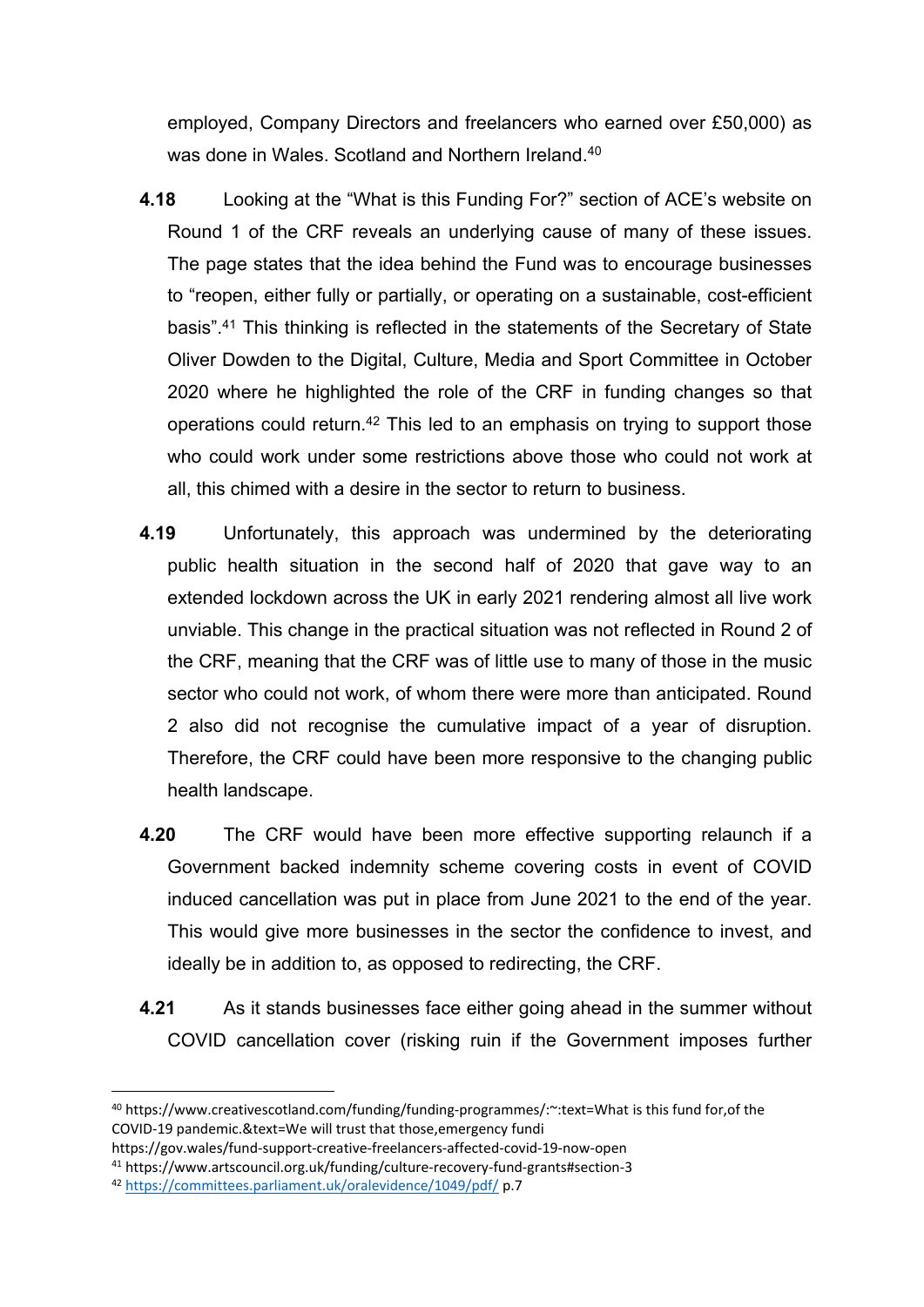restrictions) or sitting out the season entirely, as some have announced already.<sup>43</sup> Faced with that choice it is only natural that many businesses will not go ahead regardless of the CRF funding they have received, dampening a recovery that will define the medium term future of the sector.

- **4.22** Given the Government have already removed this agonising choice from the film and TV sector, and the existence international examples (e.g. Austria's €300 million protective umbrella, Norway's €34 million cancellation fund and the Dutch  $€345$  million underwriting of festivals), it is unclear why they will not do the same for live events in the UK.<sup>44</sup> If there is a risk that the roadmap will fail it should be bourn by Government rather than businesses who have been among the worst hit in the UK in the last year.
- **4.23** We would therefore urge the Public Accounts Committee to view the support available holistically and comment on how a more joined up approach could get extra value out of the CRF support offered.
- **4.24** Finally, the work done by the sector to support itself highlighted the importance of creative communities as well as industry bodies in supporting artists and creatives. Particularly given recent work highlighting the importance of clusters and communities of creatives to the creative industries it is worth considering what more can be done to support and stimulate communities of creatives through charities and representatives bodies.<sup>45</sup>

### **5. Conclusion**

https://www.iq-mag.net/2021/03/dutch-gov-details-385m-insurance-fund/

<sup>43</sup> [https://www.ukmusic.org/news/uk-music-warns-budget-boost-leaves-clock-ticking-to-save-summer](https://www.ukmusic.org/news/uk-music-warns-budget-boost-leaves-clock-ticking-to-save-summer-festivals/)[festivals/](https://www.ukmusic.org/news/uk-music-warns-budget-boost-leaves-clock-ticking-to-save-summer-festivals/)

https://twitter.com/ShambalaFest/status/1382288248370835456

<sup>44</sup> <https://www.iq-mag.net/2020/10/e300m-umbrella-for-austrian-promoters/#.YC5Bduj7RPa> <https://www.gov.uk/government/publications/film-tv-production-restart-scheme> <https://www.iq-mag.net/2021/02/norway-350-million-festival-cancellation-pot/#.YC5Ae-j7RPb>

<sup>45</sup> https://www.pec.ac.uk/assets/publications/Insights-for-policymakers\_-The-importance-of-a-UK-widerecovery-plan-for-the-creative-industries.pdf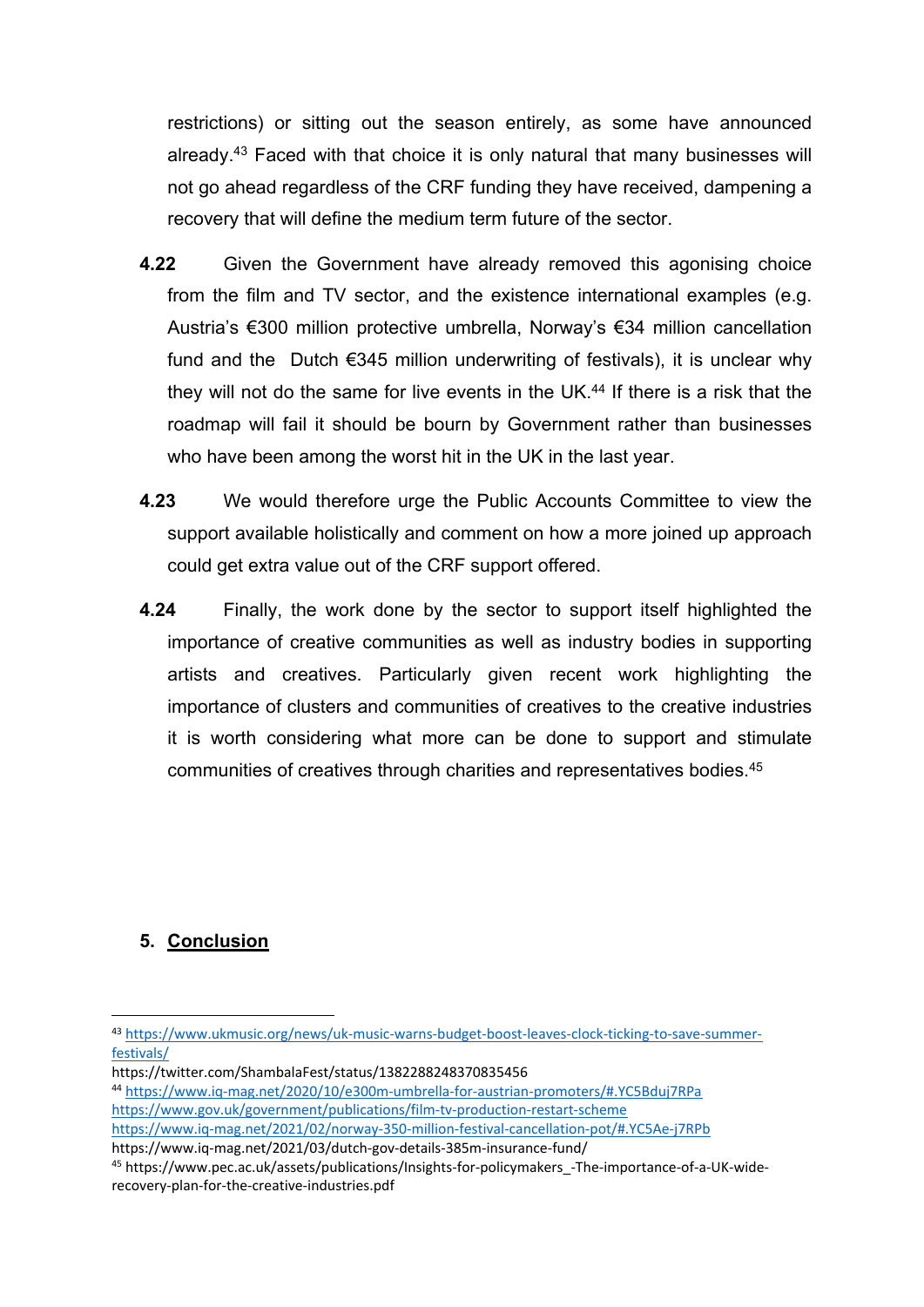- **5.1**The criticisms in this submission do not in any way negate the importance of the CRF to the sector and we would emphasise its importance to the survival of many music businesses. Our criticisms stem from a desire to improve the delivery of the £300 million extension of the CRF announced in the 2021 Budget, and we would welcome more discussion between ACE, DCMS and industry on how improvements can be made.
- **5.2**Without the delivery of the CRF in the second half of 2020, conducted at scale and at speed then the music industry (and particularly the live sector) would have been gutted, and the route to returning to 2019 levels of economic health would be all but unnavigable.
- **5.3**Any assessment of the rollout of the CRF must account for the dire need the sector had for rapid intervention. We hope the next round of CRF combined with other measures as set out in our *Save Our Summer 2021* report can provide the foundation for the recovery the music sector and our nation need.<sup>46</sup>

#### **Annex**

UK Music's membership comprises: -

<sup>46</sup> https://www.ukmusic.org/campaigns/save-our-summer-2021/